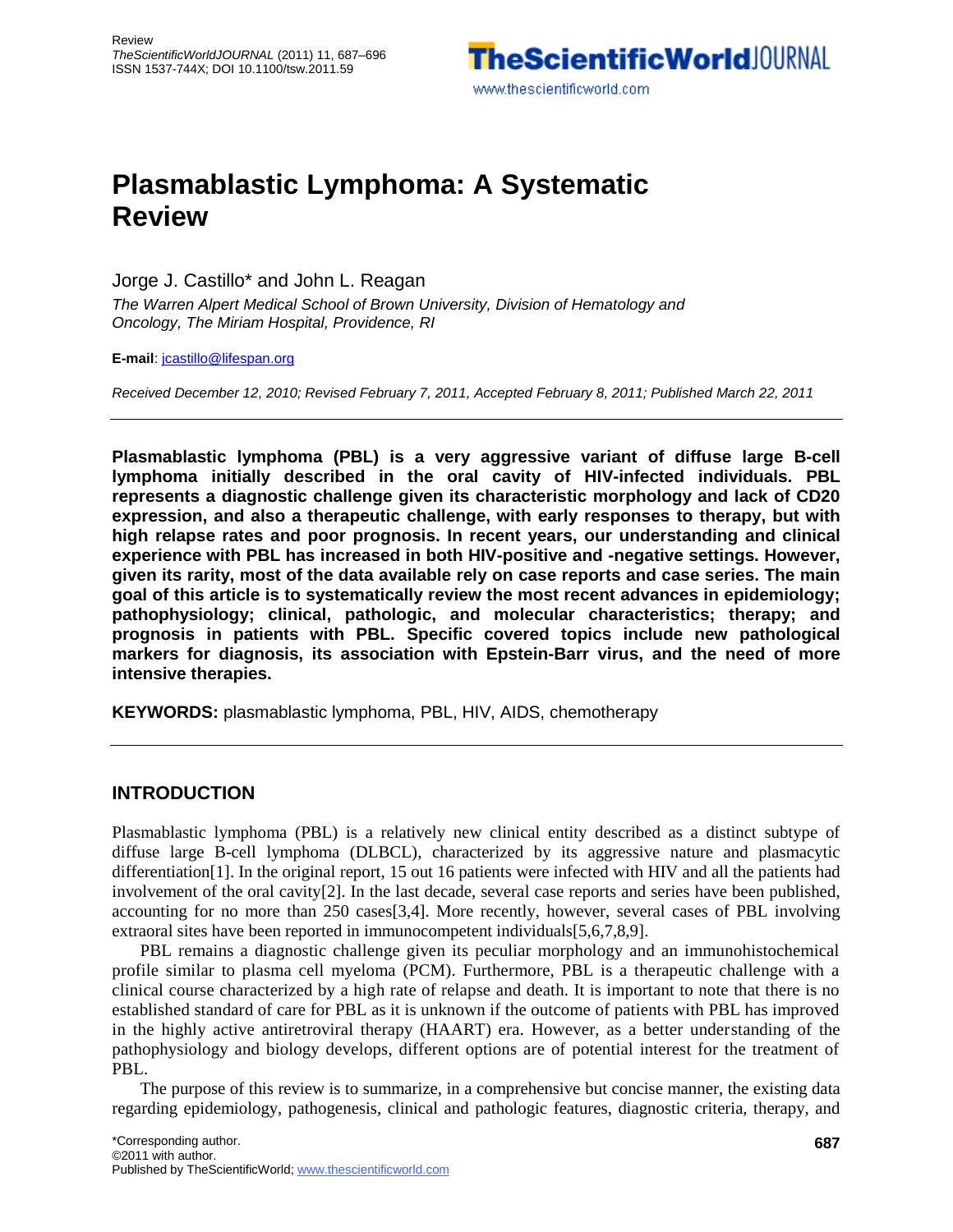prognostic factors on patients with PBL. Plasmablastic microlymphomas, also known as large B-cell lymphomas arising from human herpesvirus 8 (HHV8)–associated multicentric Castleman disease[10], are a distinct subtype of lymphoma and are beyond the scope of this review.

#### **EPIDEMIOLOGY**

PBL is a rare entity, thought to account for approximately 2.6% of all AIDS-related lymphomas (ARLs)[11], although the exact rate of incidence is not known. Furthermore, the actual incidence of PBL not associated with HIV infection has not yet been determined. In the largest literature review of 228 patients with PBL, 157 patients (69%) were HIV-positive and 71 (31%) were HIV-negative[5]. In HIVnegative patients, approximately a third of the patients have some form of iatrogenic immunosuppression, most often solid organ transplantation[4]. The remainder of the HIV-negative patients is apparently immunocompetent; in a recent case series from Korea, none of the patients reported showed evidence of immunosuppression[7].

The majority of patients with PBL are men, particularly the HIV-positive cases, with a mean age at presentation of 39 years in HIV-positive patients and 58 years in HIV-negative patients[3]. PBL is an even rarer phenomenon in children, with only five case reports in the literature[12,13,14,15,16]. Due to the current scarcity of data, it is unclear if there is a racial or ethnic predominance in PBL patients. However, cases have been reported in populations from different continents, such as Europe[6,17,18,19,20,21,22], Asia[7,16,23,24,25,26,27], Africa[28,29], Australia[30,31], South America[32,33], and North America[9,34,35,36,37,38,39].

#### **PATHOGENESIS**

The pathogenesis of PBL is poorly understood and likely dependent on a variety of molecular events and pathways. Based on immunohistochemical, molecular, and genetic studies, PBL is thought to derive from postgerminal-center, terminally differentiated, activated B cells, probably in transition from immunoblast to plasma cell. By definition, these cells have undergone class switching and somatic hypermutation; however, there are chromosomal aberrations in these processes likely associated with the development of malignancy. A recent study has shown recurring rearrangements involving MYC, a well-known oncogene, and the immunoglobulin gene[22]. In a sense, this is similar to what is seen in patients with Burkitt lymphoma, although the majority of these cases are thought to generate from germinal-center Bcells.

Similar to other ARLs, such as Burkitt, immunoblastic, and primary effusion lymphoma (PEL), PBL has a strong association with Epstein-Barr virus (EBV) infection. In a recent review, Carbone and colleagues cite a potential role of EBV infection as a B-cell protector from apoptosis connected to MYC overexpression[40]. In HIV-associated PBL, 74% of the cases showed presence of EBV within the tumor cells[3]. EBV infection has been demonstrated based on the expression of EBV-encoded RNA (EBER)[5]. EBER is a viral transcript found among the three different EBV latency patterns seen in lymphomas, making it a reliable marker for determining latent EBV infection.

The association between PBL and HHV8 at this time is unclear. Few studies have demonstrated expression of HHV8-associated proteins in PBL[41,42]; however, other studies do not support such an association[9,43]. Furthermore, it is unclear if these HHV8-associated PBL cases originated from multicentric Castleman disease, which should placed them in a different category[10].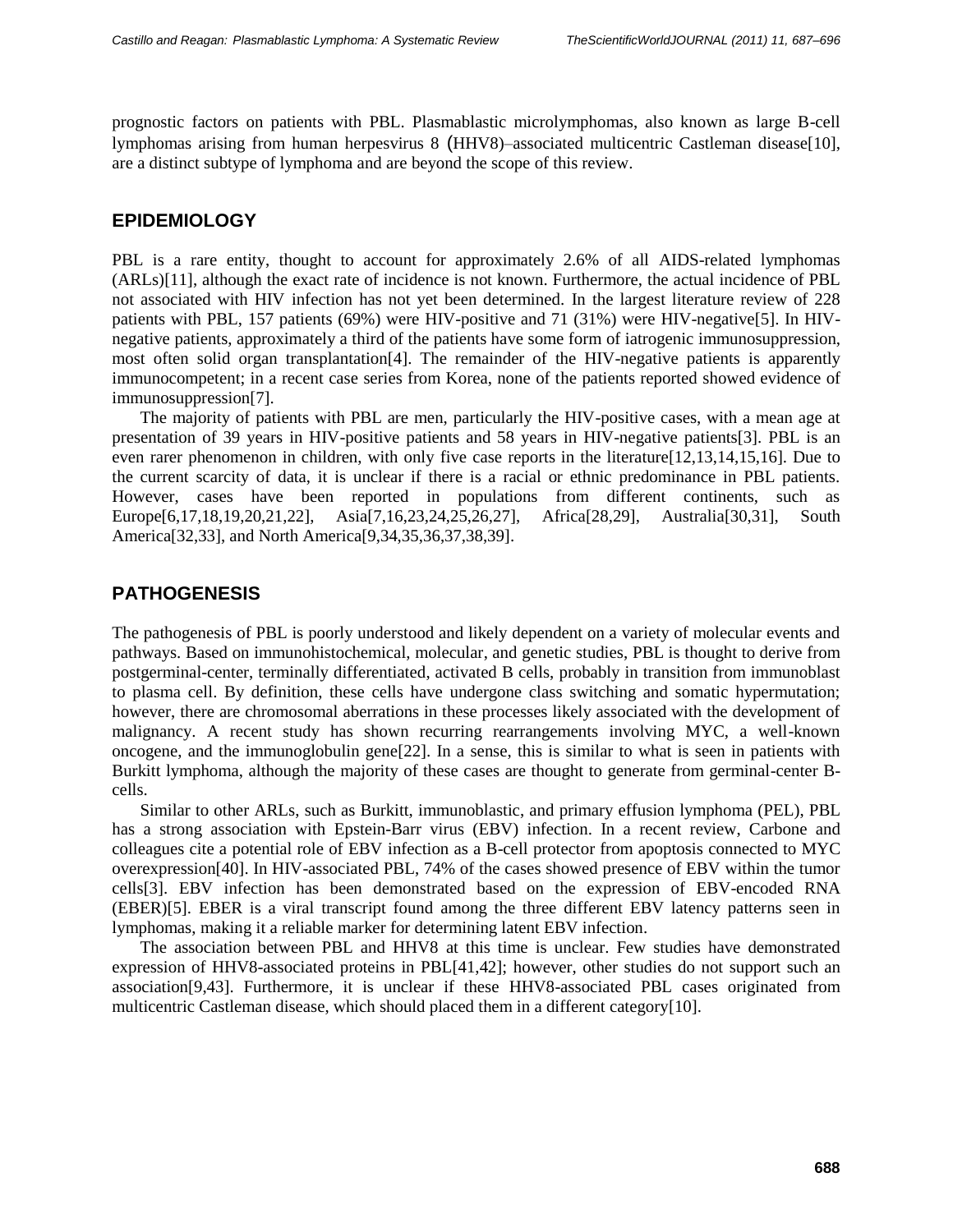# **PATHOLOGIC FEATURES**

## **Morphology**

PBL is characterized by a monomorphic proliferation of round- to oval-shaped cells with plasmacytoid features (i.e., abundant cytoplasm, eccentric nucleus, and a prominent central nucleolus)[1]. A perinuclear hof is sometimes seen. The background infiltrate contains small mature lymphocytes and may include apoptotic bodies, mitotic figures, and tingible-body macrophages, which impart a "starry-sky" appearance[1]. A plasmablastic morphology, however, may be seen in other lymphoproliferative disorders, such as plasmablastic PCM, Burkitt lymphoma, DLBCL with plasmacytoid differentiation, PEL, and anaplastic lymphoma kinase (ALK)–positive DLBCL.

### **Immunophenotype**

Advances in immunophenotyping have helped greatly when differentiating PBL from other neoplasms (Table 1). The hallmark immunohistochemical staining pattern of PBL is that of terminally differentiated B lymphocytes. PBL demonstrates little to no expression of leukocyte common antigen (CD45) or the Bcell markers CD20, CD79a, and PAX5. However, the plasma cell markers VS38c, CD38, multiple myeloma oncogene-1 (MUM1), and CD138 (syndecan-1) seem to be almost universally expressed (Fig. 1)[3,44]. There seems to be, however, some distinction of immunohistochemical patterns in patients with PBL based on their HIV status. In a literature review, HIV-positive patients showed a greater expression of CD20 and CD56 compared to HIV-negative patients[5]; however, the significance of this finding remains uncertain and could be due to misclassification.

| Lymphoma Type                       | <b>Burkitt</b>  | <b>DLBCL</b>    | <b>PBL</b>      | <b>PEL</b>      | ALK + DLBCL              | <b>PCM</b>                   |
|-------------------------------------|-----------------|-----------------|-----------------|-----------------|--------------------------|------------------------------|
| Association with HIV                | $++$            | $^{\mathrm{+}}$ | $^{++}$         | $+ + +$         | -                        | $\overline{\phantom{0}}$     |
| Seen in immunocompetent<br>patients | $++$            | $^{+++}$        | $+/-$           | $+/-$           | $\ddot{}$                | $++$                         |
| CD45                                | $\ddot{}$       | $\ddot{}$       | $+/-$           | $+/-$           | $+/-$                    | $\ddot{}$                    |
| CD <sub>20</sub>                    | $+$             | $\ddot{}$       | ٠               | $+/-$           | $\overline{\phantom{a}}$ | $\overline{\phantom{0}}$     |
| Plasma cell markers                 | $+/-$           | $+/-$           | $\ddot{}$       | $\ddot{}$       | $\ddot{}$                | $\ddot{}$                    |
| Ki <sub>67</sub>                    | High<br>$>90\%$ | High<br>$<90\%$ | High<br>$>60\%$ | High<br>$>80\%$ | High $>80\%$             | Low                          |
| <b>EBER</b>                         | $+ (60\%)$      | $+/-$           | $+ (80\%)$      | $+ (90\%)$      |                          |                              |
| Other                               | $CD10+$         |                 | BLIMP1+         | $HHV8+$         | ALK+                     | Serum M-spike<br><b>CRAB</b> |

**TABLE 1 Differential Pathological Diagnosis of PBL**

CRAB: hypercalcemia, kidney disease, anemia, and bone lytic lesions.

Recently, new methods for reliably identifying PBL have been developed. Positive regulatory domain 1 (PRDM1/BLIMP1) protein and activated transcription factor X-box binding protein 1 (XBP1) are proteins involved in terminal B-lymphocyte differentiation[45]. A recent study has shown that negative or weak staining for PAX5 and CD20 coupled with positive staining for PRDM1/BLIMP1 and XBP1 reliably identifies cases of PBL[21]. DLBCL, in contrast, exhibited the above staining pattern in  $\leq 5\%$  of the cases. However, in less developed countries, the pathological diagnosis of PBL could pose a challenge.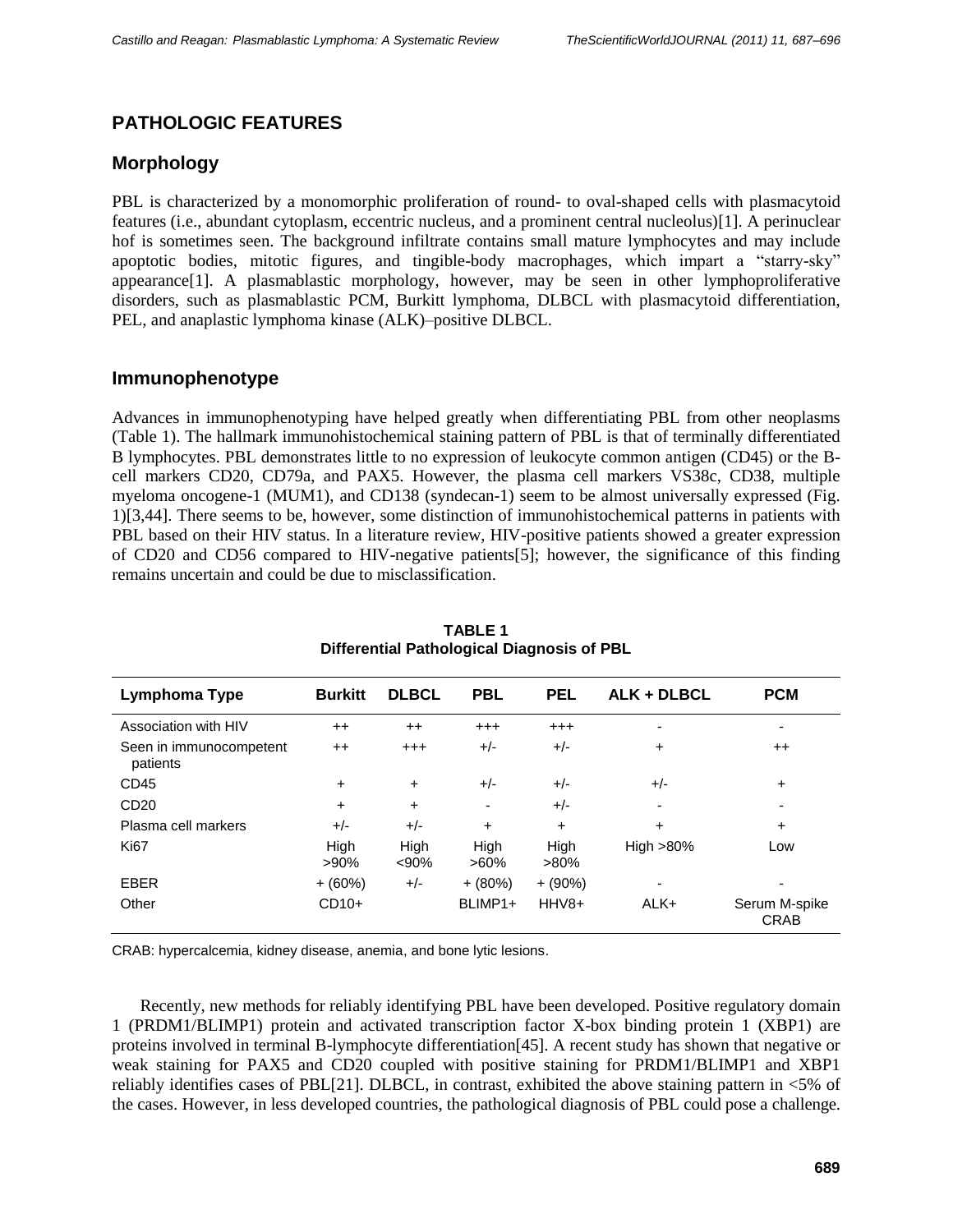

**FIGURE 1.** Representative case of PBL. In the H&E stain, a heterogeneous population of large cells with plasma cell–like appearance is shown (IHC,  $100 \times$ ). PBL cells are CD20 negative (IHC,  $400 \times$ ), CD138 (IHC,  $400\times$ ), and MUM1/IRF4 positive (IHC,  $400\times$ ), and show a high Ki67 expression (IHC,  $400 \times$ ). PBL exhibits positive EBER expression by *in situ* hybridization (ISH, 40×).

Kane and colleagues proposed minimal morphological and immunohistochemical criteria for the diagnosis of PBL of the oral cavity, which includes CD20 negativity and positivity for CD138, CD38, and/or MUM1, along with a proliferation rate based on Ki67 expression of >60% and positive EBER expression[27].

#### **EBER**

EBER is present almost universally in the three different patterns of EBV latency, and its detection by means of fluorescent or chromogenic *in situ* hybridization (ISH) has become the standard for assessment of the presence of the EBV genome within tumor cells. In PBL, 82 and 46% of the HIV-positive and negative cases, respectively, showed expression of EBER by ISH[5]. In a study by Vega and colleagues, expression of EBER was the only difference seen between the immunohistochemical profiles of PBL and plasmablastic PCM[46].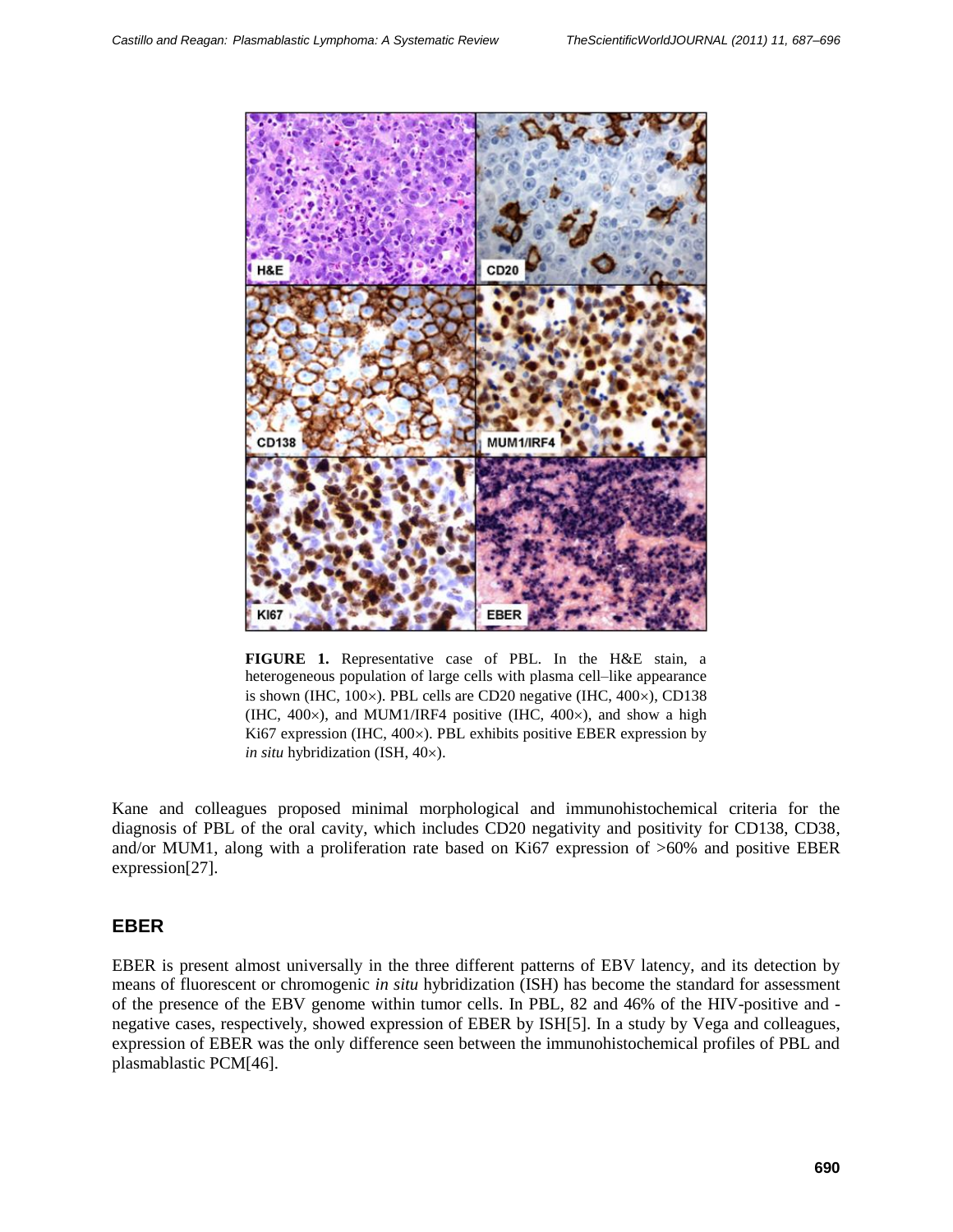#### **Genomic Profile**

Due to the many clinicopathological similarities between PBL, DLBCL with plasmacytic differentiation, and PCM, Chang and colleagues studied the genomic profile of 16 cases of PBL, 13 cases of AIDSrelated DLBCL, 13 cases of non–AIDS-related DLBCL, and eight cases of PCM utilizing an array-based comparative genomic hybridization technology[47]. Based on their findings, the genomic aberration pattern of PBL was more akin to DLBCL than PCM. This was irrespective of whether DLBCL was associated with AIDS or not. These findings suggest that PBL is best classified as a DLBCL based on genomic expression criteria. In contrast, in a series of four PBL patients, Taddesse-Heath and colleagues discovered complex cytogenetic changes that were more closely related to PCM [39]. These findings are a reflection of the likely molecularly heterogeneous nature of PBL.

#### **MYC Rearrangement**

The first recurrent cytogenetic abnormalities detected in PBL were translocations involving the MYC oncogene[30], a finding confirmed by others[34]. Using fluorescence ISH, Valera and colleagues examined a larger population of PBL patients and found MYC rearrangements in 49% of the cases[22]. The most common partner for the MYC oncogene was the immunoglobulin gene with translocations most often occurring in the context of complex karyotypes. Interestingly, most lymphomas, such as Burkitt lymphoma or DLBCL with MYC translocations, have a germinal-center phenotype, but PBL differs with a typical postgerminal-center phenotype. Another interesting observation was that MYC rearrangements were more often seen in EBV-positive compared to EBV-negative tumors[22]. One theory in regards to the significance of MYC translocation is that it may lead to the plasmablastic morphology and, in the process, create a more aggressive disease state[39].

#### **CLINICAL FEATURES**

PBL has been characterized for its predilection of involving the oral cavity of HIV-positive individuals[2]. However, extraoral involvement is also frequently seen in HIV-positive cases; the most commonly affected sites are the gastrointestinal tract, lymph nodes, and skin[3]. A similar pattern is seen in patients with HIV-negative PBL, with the oral cavity and gastrointestinal tract being the most commonly involved sites[48]. However, the frequency of oral involvement is higher in HIV-positive (58%) than in HIV-negative patients (16%)[5]. Other less common extraoral sites include the  $CNS[2,6,49,50]$ , paranasal sinus $[6,50,51]$ , mediastinum $[6,52]$ , lungs $[24,53]$ , liver $[53,54]$ , and testes[55]. Bone marrow involvement has been reported at 30% in both HIV-positive and -negative patients[5].

In both HIV-positive and -negative patients, 60% of patients present with an advanced clinical stage (i.e., Ann Arbor stage 3 or 4)[5]. Interestingly, in HIV-positive patients, the stage at presentation is divided into a bimodal distribution with over 80% of patients presenting with stage 1 or 4 (32 and 49%, respectively)[3]. B symptoms have been reported in 33% of HIV-positive and 50% of HIV-negative patients at diagnosis[5]. Due to scarcity of data, LDH levels, performance status, and other clinical parameters have not been appropriately evaluated in patients with PBL.

In a literature review of 112 HIV-positive PBL patients encompassing the pre- and post-HAART eras, the average CD4 count at presentation was 178 cells/mm<sup>3</sup> with an average viral load of over 86,000 copies/mL, and an average duration from HIV diagnosis to PBL diagnosis of 5 years. PBL was the initial presentation of HIV infection in approximately 5% of the cases[3]. If the advent of HAART has modified these characteristics, it is unknown at the present time.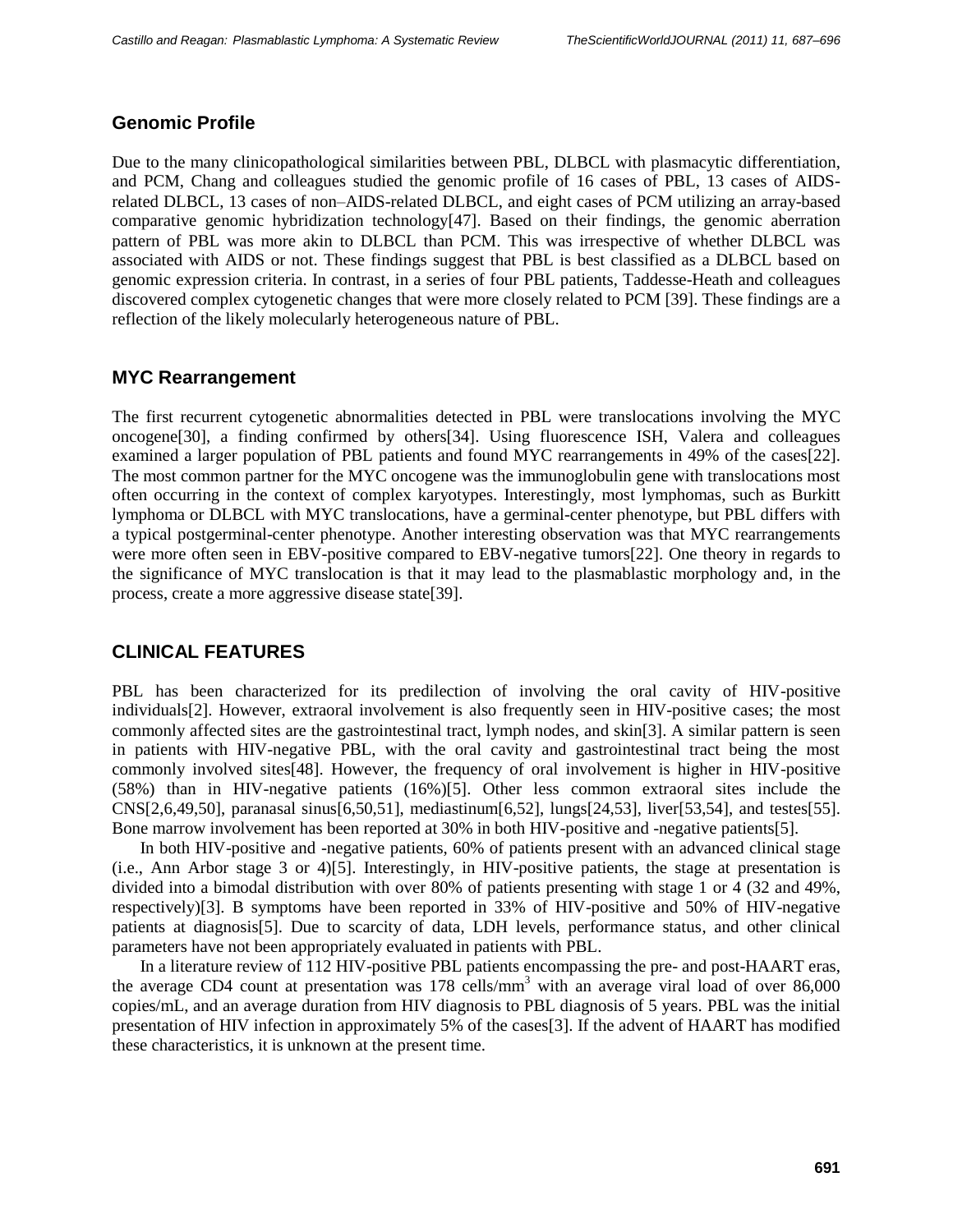#### **TREATMENT**

An important aspect of the initial treatment of PBL is the use of chemotherapy. A large literature review of treated cases of PBL shows an overall response rate (ORR) to chemotherapy of 77%, with 46% of patients achieving a complete response (CR) and 31% a partial response (PR)[56]. Patients with PBL who were not treated with chemotherapy invariably died with a median survival of 3 months[5]. Cyclophosphamide, doxorubicin, vincristine, and prednisone (CHOP) and CHOP-like regimens have been used in half of the patients reported to date[56], and due to disappointing response and survival rates, the NCCN guidelines recommend against CHOP in favor of more intensive regimens, such as infusional EPOCH, HyperCVAD, or CODOX-M/IVAC[57]. However, in a recent literature review, more intensive regimens have not been shown to confer a survival advantage when compared to CHOP/CHOPlike regimens, although only a quarter of the patients reported in the literature have been treated with more intensive regimens than CHOP[56]. Certainly, the presence of MYC translocations in a proportion of patients with PBL justifies a more thorough assessment of more intensive regimens. The data on stem cell transplantation is too scant to reach any conclusions[30,38].

In patients with HIV infection and PBL, the use of HAART is recommended. In a recent study of 70 patients with HIV-positive PBL treated with chemotherapy, the use of HAART was associated with a statistical trend towards improved survival[56]. Interestingly, HAART without chemotherapy has been associated with spontaneous remissions in a few cases[58,59].

Despite a good ORR to chemotherapy, the median overall survival (OS) is 14 months with a 5-year OS rate of 31%[3]. Of note, these survival data represent a variety of therapeutic approaches in a heterogeneous patient population. Recent studies have reported the potential value of the proteasome inhibitor bortezomib in patients with DLBCL of nongerminal-center origin, which fits the profile of PBL; bortezomib blocks NF-κB, thereby sensitizing nongerminal-center lymphoma cells to cytotoxic chemotherapy[60]. To date, there are only two literature case reports on the use of bortezomib in PBL. The first case involved an HIV-positive man with PBL who started on HAART and bortezomib therapy; the patient had a rapid response after only four treatments with bortezomib but, unfortunately, succumbed to severe septic shock[35]. The second case reported resolution of PBL skin lesions while on bortezomib; this patient also died shortly after relapse[17].

Due to the lack of CD20 expression by PBL cells, the use of rituximab, a chimeric anti-CD20 monoclonal antibody, is not currently a therapeutic standard. However, it could be considered if minimal or partial expression of CD20 is detected within the malignant cells.

#### **PROGNOSIS**

In a review of 70 HIV-positive PBL patients treated with chemotherapy, variables associated with longer survival were early clinical stage and obtaining a CR with chemotherapy[56]. Patients who obtained a CR survived longer than those patients who only achieved a PR (not reached vs. 11 months, respectively). Likewise, those with PR had a statistically significant increase in OS compared to nonresponders (11 vs. 3.5 months, respectively). In terms of subpopulation analysis, a small subset of patients carrying MYC/IgH gene rearrangement has been shown to have a very poor median OS of only 3 months. The association of MYC with poor prognosis has been suggested by additional studies[22], but based on the small sample size, it should be considered preliminary.

The use of HAART showed a trend towards statistical significance for a better survival in patients with HIV-associated PBL[56]. It is currently unclear if HIV status *per se* confers a better prognosis in patients with PBL. In a recent review of the literature, patients with PBL and HIV infection were found to have an OS of 14 months compared to 9 months in HIV-negative patients [5]. A potential explanation for this finding is that the use of HAART may restore immune surveillance to combat the tumor more efficiently. Additionally, other factors, such as extent of disease and performance status, may have also played a role in this difference. In a univariate analysis, other factors associated with a worse overall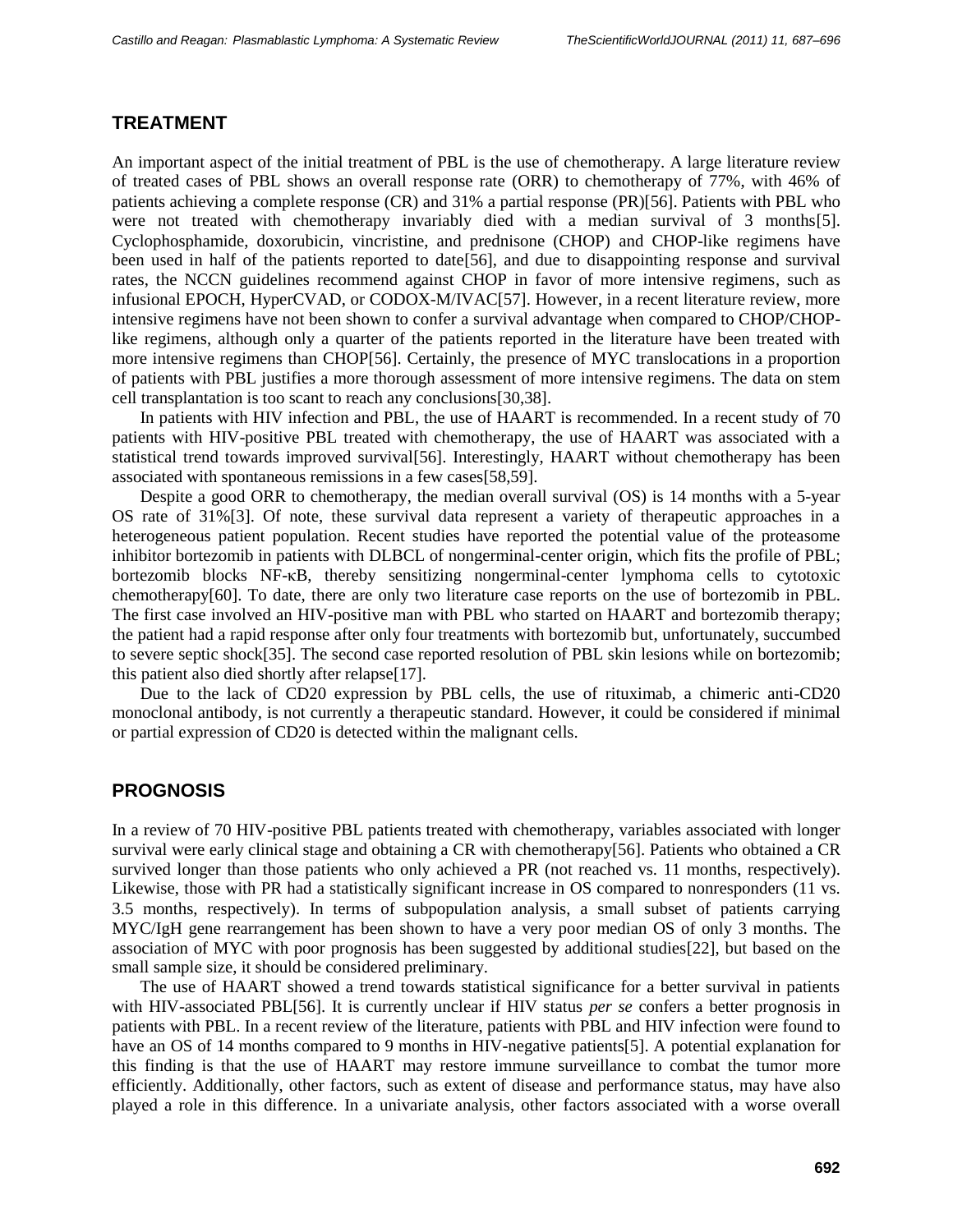prognosis were age >60 years, advanced stage at diagnosis, bone marrow involvement, and lack of treatment with chemotherapy. In the multivariate analysis, advanced stage and no chemotherapy remained as independent factors associated with a worse prognosis[5]. The site of presentation may also affect survival. In a smaller study on 13 patients with PBL, oral presentation of PBL had a significantly increased OS compared to extraoral[36]. However, it is not clear if this simply represents a higher number of HIV-positive patients or earlier stage of disease in the population with oral involvement.

#### **CONCLUSION**

PBL has a predilection for immunocompromised individuals based on its prevalence in both HIV-positive patients and in those undergoing solid organ transplantation. Morphologically and genomically speaking, PBL is best classified as a form of DLBCL. However, based on immunohistochemical data, PBL is much more similar to an extramedullary PCM. Clinically, it has a predilection for oral cavity involvement, a feature not typically seen in other lymphoid malignancies. Recent studies have shown a high prevalence of MYC translocations that may contribute to its aggressive nature. The pathogenesis has not clearly been defined, but is thought to involve dysregulation of terminal B-cell differentiation and apoptosis, potentially via the effects of MYC translocation and EBV infection. Treatment has been centered on CHOP chemotherapy with good response, but poor survival; however, more intensive therapies are recommended. Recent case reports of a good clinical response to bortezomib are encouraging and may provide clues to the underlying pathophysiology of PBL. Finally, it is worthwhile to highlight that no prospective therapeutic trials have been done specifically in patients with PBL.

### **REFERENCES**

- 1. Stein, H., Harris, N., and Campo, E. (2008) Plasmablastic lymphoma. In WHO Classification of Tumours of the Haematopoietic and Lymphoid Tissues. Swerdlow, S., Campo, E., Harris, N., Jaffe, E., Pileri, S., Stein, H., Thile, J., and Vardiman, J., Eds. IARC, Lyon. pp. 256–257.
- 2. Delecluse, H.J., Anagnostopoulos, I., Dallenbach, F., Hummel, M., Marafioti, T., Schneider, U., Huhn, D., Schmidt-Westhausen, A., Reichart, P.A., Gross, U., and Stein, H. (1997) Plasmablastic lymphomas of the oral cavity: a new entity associated with the human immunodeficiency virus infection. *Blood* **89**, 1413–1420.
- 3. Castillo, J., Pantanowitz, L., and Dezube, B.J. (2008) HIV-associated plasmablastic lymphoma: lessons learned from 112 published cases. *Am. J. Hematol.* **83**, 804–809.
- 4. Rafaniello Raviele, P., Pruneri, G., and Maiorano, E. (2009) Plasmablastic lymphoma: a review. *Oral Dis.* **15**, 38–45.
- 5. Castillo, J.J., Winer, E.S., Stachurski, D., Perez, K., Jabbour, M., Milani, C., Colvin, G., and Butera, J.N. (2010) Clinical and pathological differences between human immunodeficiency virus-positive and human immunodeficiency virus-negative patients with plasmablastic lymphoma. *Leuk. Lymphoma* **51**, 2047–2053.
- 6. Colomo, L., Loong, F., Rives, S., Pittaluga, S., Martinez, A., Lopez-Guillermo, A., Ojanguren, J., Romagosa, V., Jaffe, E.S., and Campo, E. (2004) Diffuse large B-cell lymphomas with plasmablastic differentiation represent a heterogeneous group of disease entities. *Am. J. Surg. Pathol.* **28**, 736–747.
- 7. Kim, J.E., Kim, Y.A., Kim, W.Y., Kim, C.W., Ko, Y.H., Lee, G.K., Choi, S.J., and Jeon, Y.K. (2009) Human immunodeficiency virus-negative plasmablastic lymphoma in Korea. *Leuk. Lymphoma* **50**, 582–587.
- 8. Scheper, M.A., Nikitakis, N.G., Fernandes, R., Gocke, C.D., Ord, R.A., and Sauk, J.J. (2005) Oral plasmablastic lymphoma in an HIV-negative patient: a case report and review of the literature. *Oral Surg. Oral Med. Oral Pathol. Oral Radiol. Endod.* **100**, 198–206.
- 9. Teruya-Feldstein, J., Chiao, E., Filippa, D.A., Lin, O., Comenzo, R., Coleman, M., Portlock, C., and Noy, A. (2004) CD20-negative large-cell lymphoma with plasmablastic features: a clinically heterogenous spectrum in both HIVpositive and -negative patients. *Ann. Oncol.* **15**, 1673–1679.
- 10. Isaacson, P.G., Campo, E., and Harris, N.L. (2008) Large B-cell lymphoma arising in HHV8-associated multicentric Castleman disease. In WHO Classification of Tumours of Haematopoietic and Lymphoid Tissues. Swerdlow, S.H., Campo, E., Harris, N.L., Jaffe, E.S., Pileri, S., Stein, H., thiele, J., and Vardiman, J., Eds. IARC. Lyon.
- 11. Carbone, A. and Gloghini, A. (2008) Plasmablastic lymphoma: one or more entities? *Am. J. Hematol.* **83**, 763–764.
- 12. Apichai, S., Rogalska, A., Tzvetanov, I., Asma, Z., Benedetti, E., and Gaitonde, S. (2009) Multifocal cutaneous and systemic plasmablastic lymphoma in an infant with combined living donor small bowel and liver transplant. *Pediatr. Transplant.* **13**, 628–631.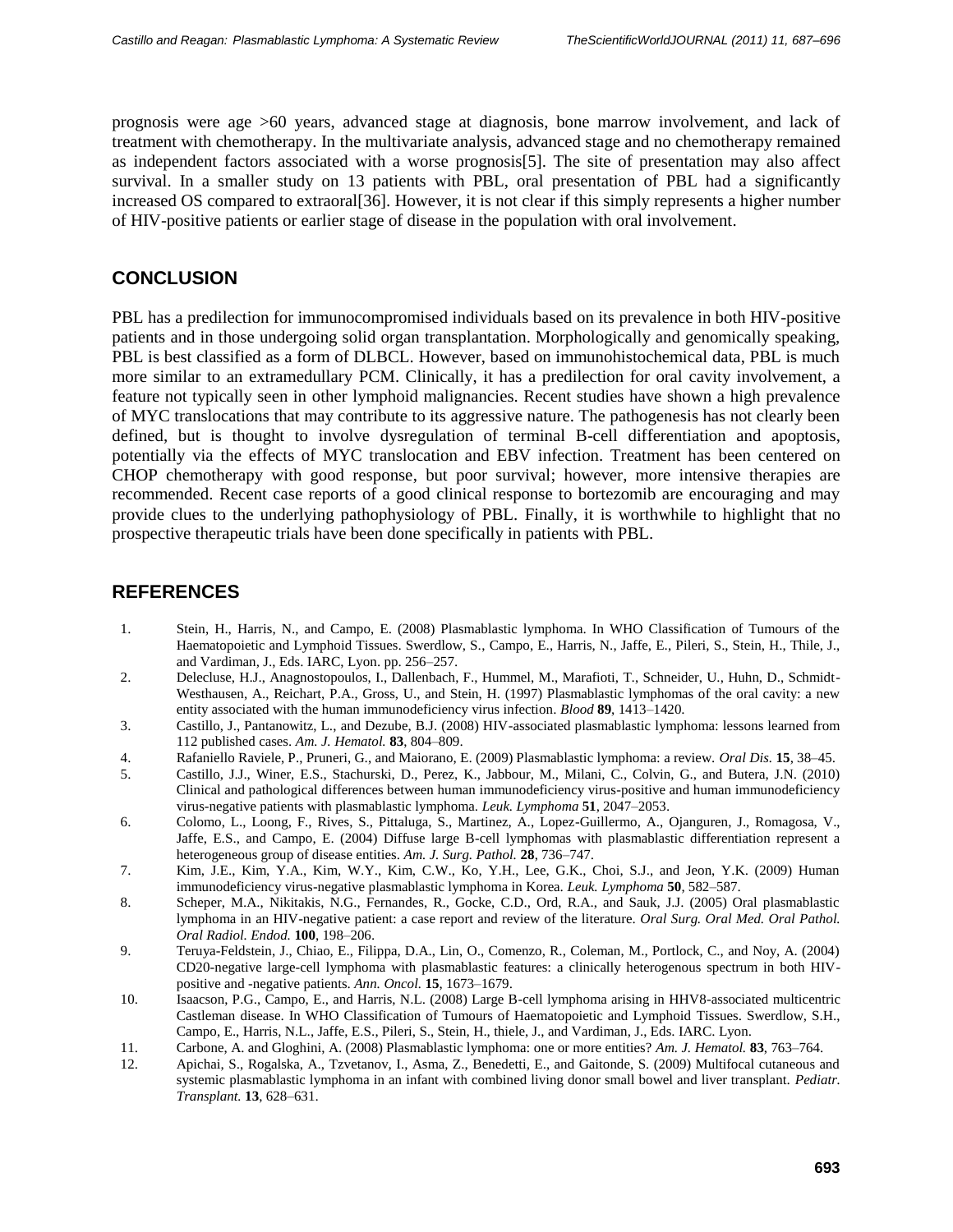- 13. Chabay, P., De Matteo, E., Lorenzetti, M., Gutierrez, M., Narbaitz, M., Aversa, L., and Preciado, M.V. (2009) Vulvar plasmablastic lymphoma in a HIV-positive child: a novel extraoral localisation. *J. Clin. Pathol.* **62**, 644–646.
- 14. Gogia, A. and Bakhshi, S. (2010) Plasmablastic lymphoma of oral cavity in a HIV-negative child. *Pediatr. Blood Cancer* **55**, 390–391.
- 15. Hernandez, C., Cetner, A.S., and Wiley, E.L. (2009) Cutaneous presentation of plasmablastic post-transplant lymphoproliferative disorder in a 14-month-old. *Pediatr. Dermatol.* **26**, 713–716.
- 16. Radhakrishnan, R., Suhas, S., Kumar, R.V., Krishnanand, G., Srinivasan, R., and Rao, N.N. (2005) Plasmablastic lymphoma of the oral cavity in an HIV-positive child. *Oral Surg. Oral Med. Oral Pathol. Oral Radiol. Endod.* **100**, 725–731.
- 17. Bibas, M., Grisetti, S., Alba, L., Picchi, G., Del Nonno, F., and Antinori, A. (2010) Patient with HIV-associated plasmablastic lymphoma responding to bortezomib alone and in combination with dexamethasone, gemcitabine, oxaliplatin, cytarabine, and pegfilgrastim chemotherapy and lenalidomide alone. *J. Clin. Oncol.* **28(34),** e704–708.
- 18. Borenstein, J., Pezzella, F., and Gatter, K.C. (2007) Plasmablastic lymphomas may occur as post-transplant lymphoproliferative disorders. *Histopathology* **51**, 774–777.
- 19. Brown, R.S., Campbell, C., Lishman, S.C., Spittle, M.F., and Miller, R.F. (1998) Plasmablastic lymphoma: a new subcategory of human immunodeficiency virus-related non-Hodgkin's lymphoma. *Clin. Oncol. (R. Coll. Radiol.)* **10**, 327–329.
- 20. Cattaneo, C., Facchetti, F., Re, A., Borlenghi, E., Majorana, A., Bardellini, E., Casari, S., Tucci, A., Conti, G., and Rossi, G. (2005) Oral cavity lymphomas in immunocompetent and human immunodeficiency virus infected patients. *Leuk. Lymphoma* **46**, 77–81.
- 21. Montes-Moreno, S., Gonzalez-Medina, A.R., Rodriguez-Pinilla, S.M., Maestre, L., Sanchez-Verde, L., Roncador, G., Mollejo, M., Garcia, J.F., Menarguez, J., Montalban, C., Ruiz-Marcellan, M.C., Conde, E., and Piris, M.A. (2010) Aggressive large B-cell lymphoma with plasma cell differentiation: immunohistochemical characterization of plasmablastic lymphoma and diffuse large B-cell lymphoma with partial plasmablastic phenotype. *Haematologica* **95**, 1342–1349.
- 22. Valera, A., Balague, O., Colomo, L., Martinez, A., Delabie, J., Taddesse-Heath, L., Jaffe, E.S., and Campo, E. (2010) IG/MYC rearrangements are the main cytogenetic alteration in plasmablastic lymphomas. *Am. J. Surg. Pathol.* **34**, 1686–1694.
- 23. Lin, F., Zhang, K., Quiery, A.T., Jr., Prichard, J., and Schuerch, C. (2004) Plasmablastic lymphoma of the cervical lymph nodes in a human immunodeficiency virus-negative patient: a case report and review of the literature. *Arch. Pathol. Lab. Med.* **128**, 581–584.
- 24. Lin, Y., Rodrigues, G.D., Turner, J.F., and Vasef, M.A. (2001) Plasmablastic lymphoma of the lung: report of a unique case and review of the literature. *Arch. Pathol. Lab. Med.* **125**, 282–285.
- 25. Desai, R.S., Vanaki, S.S., Puranik, R.S., Giraddi, G., and Pujari, R.V. (2007) Plasmablastic lymphoma presenting as a gingival growth in a previously undiagnosed HIV-positive patient: a case report. *J. Oral Maxillofac. Surg.* **65**, 1358– 1361.
- 26. Gujral, S., Shet, T.M., and Kane, S.V. (2008) Morphological spectrum of AIDS-related plasmablastic lymphomas. *Indian J. Pathol. Microbiol.* **51**, 121–124.
- 27. Kane, S., Khurana, A., Parulkar, G., Shet, T., Prabhash, K., Nair, R., and Gujral, S. (2009) Minimum diagnostic criteria for plasmablastic lymphoma of oral/sinonasal region encountered in a tertiary cancer hospital of a developing country. *J. Oral Pathol. Med.* **38**, 138–144.
- 28. Chetty, R., Hlatswayo, N., Muc, R., Sabaratnam, R., and Gatter, K. (2003) Plasmablastic lymphoma in HIV+ patients: an expanding spectrum. *Histopathology* **42**, 605–609.
- 29. Goedhals, J., Beukes, C.A., and Cooper, S. (2006) The ultrastructural features of plasmablastic lymphoma. *Ultrastruct. Pathol.* **30**, 427–433.
- 30. Dawson, M.A., Schwarer, A.P., McLean, C., Oei, P., Campbell, L.J., Wright, E., Shortt, J., and Street, A.M. (2007) AIDS-related plasmablastic lymphoma of the oral cavity associated with an IGH/MYC translocation--treatment with autologous stem-cell transplantation in a patient with severe haemophilia-A. *Haematologica* **92**, e11–12.
- 31. Valenzuela, A.A., Walker, N.J., and Sullivan, T.J. (2008) Plasmablastic lymphoma in the orbit: case report. *Orbit* **27**, 227–229.
- 32. Ferrazzo, K.L., Mesquita, R.A., Aburad, A.T., Nunes, F.D., and de Sousa, S.O. (2007) EBV detection in HIV-related oral plasmablastic lymphoma. *Oral Dis.* **13**, 564–569.
- 33. Ortega, K.L., Arzate-Mora, N., Ceballos, S., and Martin-Rico, P. (2007) Images in HIV/AIDS. Oral plasmablastic lymphoma. *AIDS Read.* **17**, 446–447.
- 34. Bogusz, A.M., Seegmiller, A.C., Garcia, R., Shang, P., Ashfaq, R., and Chen, W. (2009) Plasmablastic lymphomas with MYC/IgH rearrangement: report of three cases and review of the literature. *Am. J. Clin. Pathol.* **132**, 597–605.
- 35. Bose, P., Thompson, C., Gandhi, D., Ghabach, B., and Ozer, H. (2009) AIDS-related plasmablastic lymphoma with dramatic, early response to bortezomib. *Eur. J. Haematol.* **82**, 490–492.
- 36. Hansra, D., Montague, N., Stefanovic, A., Akunyili, I., Harzand, A., Natkunam, Y., de la Ossa, M., Byrne, G.E., and Lossos, I.S. (2010) Oral and extraoral plasmablastic lymphoma: similarities and differences in clinicopathologic characteristics. *Am. J. Clin. Pathol.* **134**, 710–719.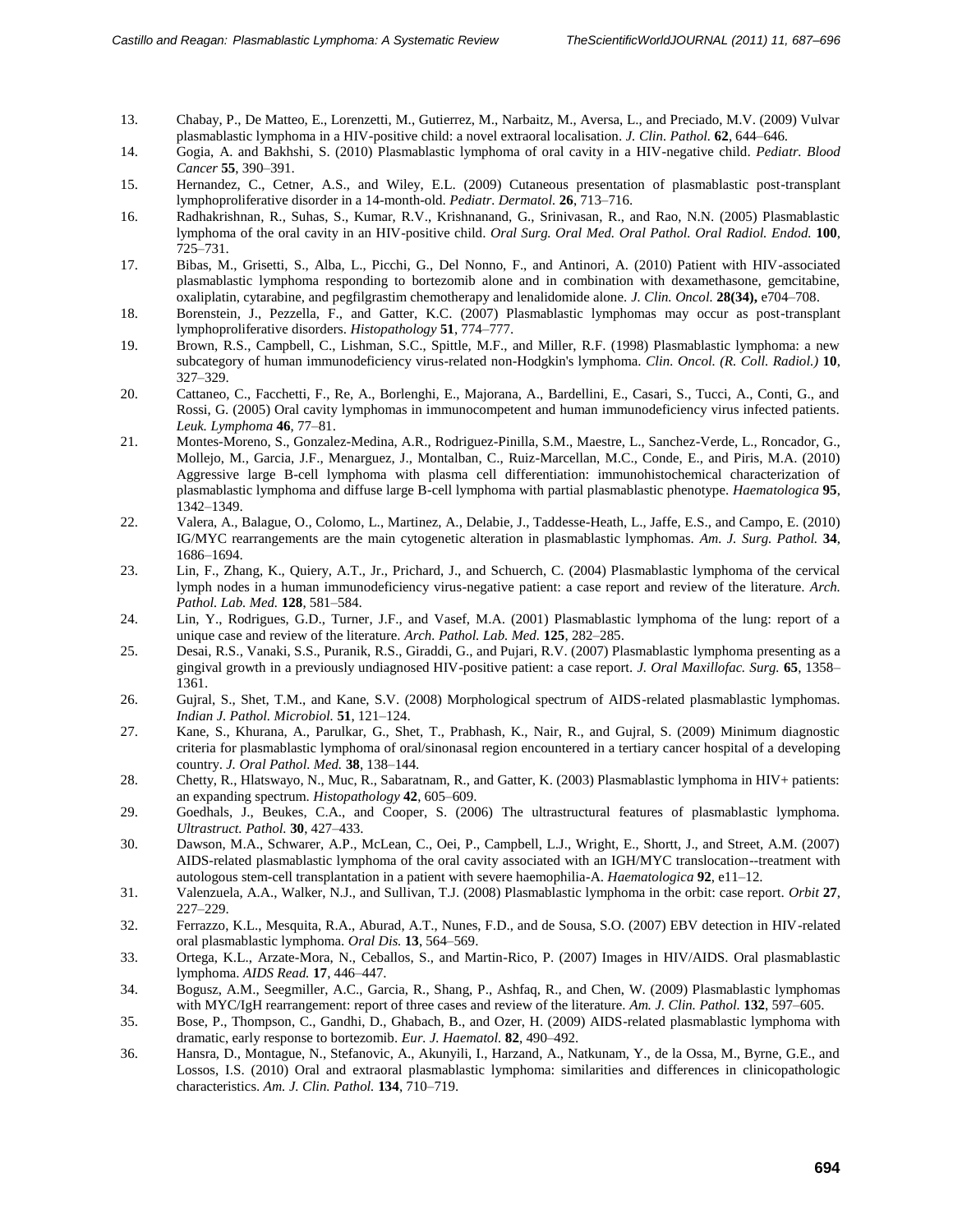- 37. Reid-Nicholson, M., Kavuri, S., Ustun, C., Crawford, J., Nayak-Kapoor, A., and Ramalingam, P. (2008) Plasmablastic lymphoma: cytologic findings in 5 cases with unusual presentation. *Cancer* **114**, 333–341.
- 38. Simonitsch-Klupp, I., Hauser, I., Ott, G., Drach, J., Ackermann, J., Kaufmann, J., Weltermann, A., Greinix, H.T., Skrabs, C., Dittrich, C., Lutz, D., Potter, R., Mannhalter, C., Lechner, K., Chott, A., and Jaeger, U. (2004) Diffuse large B-cell lymphomas with plasmablastic/plasmacytoid features are associated with TP53 deletions and poor clinical outcome. *Leukemia* **18**, 146–155.
- 39. Taddesse-Heath, L., Meloni-Ehrig, A., Scheerle, J., Kelly, J.C., and Jaffe, E.S. (2010) Plasmablastic lymphoma with MYC translocation: evidence for a common pathway in the generation of plasmablastic features. *Mod. Pathol.* **23**, 991–999.
- 40. Carbone, A., Cesarman, E., Spina, M., Gloghini, A., and Schulz, T.F. (2009) HIV-associated lymphomas and gammaherpesviruses. *Blood* **113**, 1213–1224.
- 41. Cioc, A.M., Allen, C., Kalmar, J.R., Suster, S., Baiocchi, R., and Nuovo, G.J. (2004) Oral plasmablastic lymphomas in AIDS patients are associated with human herpesvirus 8. *Am. J. Surg. Pathol.* **28**, 41–46.
- 42. Verma, S., Nuovo, G.J., Porcu, P., Baiocchi, R.A., Crowson, A.N., and Magro, C.M. (2005) Epstein-Barr virus- and human herpesvirus 8-associated primary cutaneous plasmablastic lymphoma in the setting of renal transplantation. *J. Cutan. Pathol.* **32**, 35–39.
- 43. Brown, R.S., Power, D.A., Spittle, H.F., and Lankester, K.J. (2000) Absence of immunohistochemical evidence for human herpesvirus 8 (HHV8) in oral cavity plasmablastic lymphoma in an HIV-positive man. *Clin. Oncol. (R. Coll. Radiol.)* **12**, 194.
- 44. Folk, G.S., Abbondanzo, S.L., Childers, E.L., and Foss, R.D. (2006) Plasmablastic lymphoma: a clinicopathologic correlation. *Ann. Diagn. Pathol.* **10**, 8–12.
- 45. Schebesta, M., Heavey, B., and Busslinger, M. (2002) Transcriptional control of B-cell development. *Curr. Opin. Immunol.* **14**, 216–223.
- 46. Vega, F., Chang, C.C., Medeiros, L.J., Udden, M.M., Cho-Vega, J.H., Lau, C.C., Finch, C.J., Vilchez, R.A., McGregor, D., and Jorgensen, J.L. (2005) Plasmablastic lymphomas and plasmablastic plasma cell myelomas have nearly identical immunophenotypic profiles. *Mod. Pathol.* **18**, 806–815.
- 47. Chang, C.C., Zhou, X., Taylor, J.J., Huang, W.T., Ren, X., Monzon, F., Feng, Y., Rao, P.H., Lu, X.Y., Fabio, F., Hilsenbeck, S., Creighton, C.J., Jaffe, E.S., and Lau, C.C. (2009) Genomic profiling of plasmablastic lymphoma using array comparative genomic hybridization (aCGH): revealing significant overlapping genomic lesions with diffuse large B-cell lymphoma. *J. Hematol. Oncol.* **2**, 47.
- 48. Castillo, J.J., Winer, E.S., Stachurski, D., Perez, K., Jabbour, M., Milani, C., Colvin, G., and Butera, J.N. (2011) HIVnegative plasmablastic lymphoma: not in the mouth. *Clin. Lymphoma Myeloma Leuk.*, in press.
- 49. Shuangshoti, S., Assanasen, T., Lerdlum, S., Srikijvilaikul, T., Intragumtornchai, T., and Thorner, P.S. (2008) Primary central nervous system plasmablastic lymphoma in AIDS. *Neuropathol. Appl. Neurobiol.* **34**, 245–247.
- 50. Ustun, C., Reid-Nicholson, M., Nayak-Kapoor, A., Jones-Crawford, J., McDonald, K., Jillella, A.P., and Ramalingam, P. (2009) Plasmablastic lymphoma: CNS involvement, coexistence of other malignancies, possible viral etiology, and dismal outcome. *Ann. Hematol.* **88**, 351–358.
- 51. Vega, F., Lin, P., and Medeiros, L.J. (2005) Extranodal lymphomas of the head and neck. *Ann. Diagn. Pathol.* **9**, 340– 350.
- 52. Nasta, S.D., Carrum, G.M., Shahab, I., Hanania, N.A., and Udden, M.M. (2002) Regression of a plasmablastic lymphoma in a patient with HIV on highly active antiretroviral therapy. *Leuk. Lymphoma* **43**, 423–426.
- 53. Sarode, S.C., Zarkar, G.A., Desai, R.S., Sabane, V.S., and Kulkarni, M.A. (2009) Plasmablastic lymphoma of the oral cavity in an HIV-positive patient: a case report and review of literature. *Int. J. Oral Maxillofac. Surg.* **38**, 993–999.
- 54. Riedel, D.J., Gonzalez-Cuyar, L.F., Zhao, X.F., Redfield, R.R., and Gilliam, B.L. (2008) Plasmablastic lymphoma of the oral cavity: a rapidly progressive lymphoma associated with HIV infection. *Lancet Infect. Dis.* **8**, 261–267.
- 55. Dong, H.Y., Scadden, D.T., de Leval, L., Tang, Z., Isaacson, P.G., and Harris, N.L. (2005) Plasmablastic lymphoma in HIV-positive patients: an aggressive Epstein-Barr virus-associated extramedullary plasmacytic neoplasm. *Am. J. Surg. Pathol.* **29**, 1633–1641.
- 56. Castillo, J.J., Winer, E.S., Stachurski, D., Perez, K., Jabbour, M., Milani, C., Colvin, G., and Butera, J.N. (2010) Prognostic factors in chemotherapy-treated patients with HIV-associated plasmablastic lymphoma. *Oncologist* **15**, 293–299.
- 57. NCCN Practice Guidelines in Oncology. AIDS-related B-cell lymphomas (AIDS-2). Available at [http://www.nccn.org/professionals/physician\\_gls/PDF/nhl.pdf.](http://www.nccn.org/professionals/physician_gls/PDF/nhl.pdf) Accessed on November 27, 2010.
- 58. Armstrong, R., Bradrick, J., and Liu, Y.C. (2007) Spontaneous regression of an HIV-associated plasmablastic lymphoma in the oral cavity: a case report. *J. Oral Maxillofac. Surg.* **65**, 1361–1364.
- 59. Gilaberte, M., Gallardo, F., Bellosillo, B., Saballs, P., Barranco, C., Serrano, S., and Pujol, R.M. (2005) Recurrent and self-healing cutaneous monoclonal plasmablastic infiltrates in a patient with AIDS and Kaposi sarcoma. *Br. J. Dermatol.* **153**, 828–832.
- 60. Dunleavy, K., Pittaluga, S., Czuczman, M.S., Dave, S.S., Wright, G., Grant, N., Shovlin, M., Jaffe, E.S., Janik, J.E., Staudt, L.M., and Wilson, W.H. (2009) Differential efficacy of bortezomib plus chemotherapy within molecular subtypes of diffuse large B-cell lymphoma. *Blood* **113**, 6069–6076.